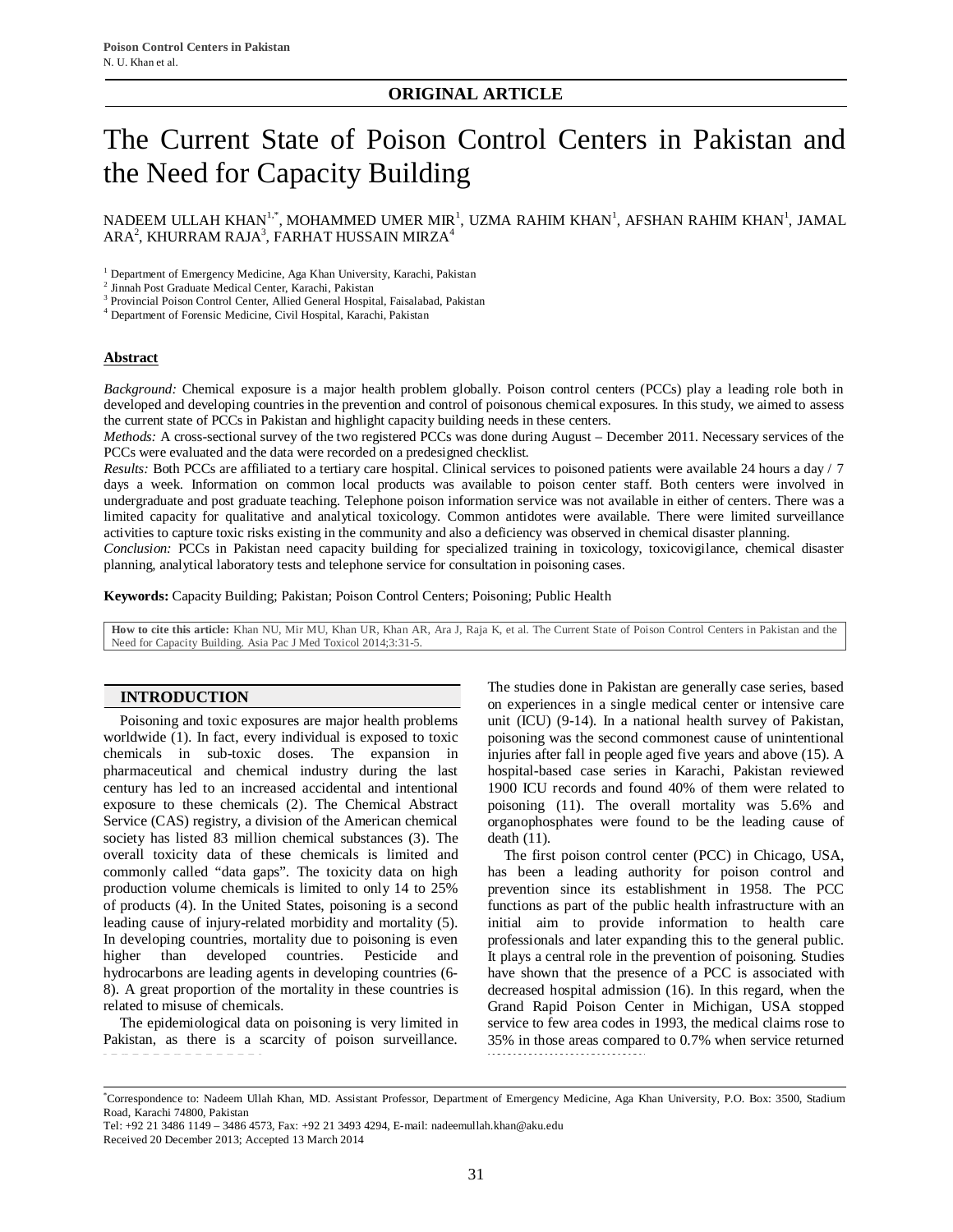to function (17). Another study showed that 15.5% of human exposure calls to PCC prevent one non-admitted emergency department (ED) visit (18). Taking advantage of PCCs is also associated with huge economic benefits. For every US\$ 1 spent on a PCC, US\$ 6.5 is saved in medical care payments (18).

A general need exists in every country for the services of PCCs. This is even more compelling in low income countries. In high income countries (HIC) such as the United States, there are other agencies that help in providing information and safety regulations for toxic risks existing in the community including Occupational Safety and Health Administration (OSHA) that monitors workplace health and issues safety regulations, Food and Drug Administration (FDA) which is responsible for protecting and promoting public health through the regulations and supervision of food, pharmaceuticals and cosmetics safety, and Agency for Toxic Substances and Disease Registry (ATSDR) which focuses on minimizing human health risks associated with exposure to hazardous substances (1,4,19). Notwithstanding, in Low and Middle Income Countries (LMIC); the PCC may be the only source of information on toxic chemicals. The additional role that a PCC can play in LMICs include community environmental hazards prevention, pesticide poisoning surveillance, product safety, occupational toxic exposure, hazardous material toxic events and monitoring of adverse drug effects (19).

PCCs in LMICs are continuously facing challenges related to updating chemical toxicity information, staff formal training, toxicological laboratory services and availability of antidotes (20).

In this paper, we aimed to evaluate existing services provided by the PCCs in Pakistan and identify the areas that need capacity building to strengthen poison control in Pakistan.

## **METHODS**

*Study Design*

This study was a cross sectional survey on established PCCs in Pakistan. There are two registered PCCs in Pakistan that are located in Karachi (Sindh province) and Faisalabad (Punjab Province) and are affiliated with tertiary care

teaching hospitals in the public sector of the country. These PCCs were visited by investigators during August to December 2011. The following services and resources were observed for availability and capacity building in these centers: a) provision of information and consultation services, b) facilities and equipment, c) staffing, d) clinical services, e) analytical toxicology and laboratory services, f) toxicovigilance and prevention of poisoning, g) response to major emergencies involving chemicals, h) antidotes and their availability, i) education and training

### *Data Collection*

The coordinator/directors of the PCCs were contacted prior to visiting the centers. They were briefed about the study objectives, purpose of the visit and study procedures followed by obtaining informed consent. Information from the PCC was based on an interview of the director or coordinator complemented by direct visit to the PCC facilities. The principal investigator observed all the facilities provided at the PCCs to verify the information collected. Information was recorded in a data collection checklist developed by reviewing published literature on PCCs.

## *Ethical Considerations*

The data were stored in the personal computer of the principal investigator and was password protected. The hard copies were kept in the office of principal investigator in a locked cabinet. The study was granted ethical approval by the ethical review committee of the Aga Khan University.

## **RESULTS**

Both PCCs in Pakistan have close technical linkage with each other and were developed in collaboration with the World Health Organization (WHO). We found similar services being provided at both centers with minor differences. Table 1 shows the status of all services provided in the two centers. Neither of the centers provided telephone information or consultation for poisoning cases to the general public or healthcare practitioners. They had information on local toxic chemicals, consumer products and drugs which were commonly involved in poisoning cases. But this information was only available for use by the PCC staff and associated clinical services.

|                                                           | <b>Table 1.</b> Status of the services available in poison control centers of Pakistan                 |                                                |                                                |  |
|-----------------------------------------------------------|--------------------------------------------------------------------------------------------------------|------------------------------------------------|------------------------------------------------|--|
|                                                           | <b>Services</b>                                                                                        | Center 1                                       | Center 2                                       |  |
| <b>Provision of information and consultation services</b> |                                                                                                        |                                                |                                                |  |
|                                                           | External scientific sources / database available to<br>poison center staff to answer poisoning queries | WHO database                                   | WHO database                                   |  |
|                                                           | Information on local commercial product                                                                | Limited to common products                     | Limited to common products                     |  |
|                                                           | Call service for drug and poison information                                                           | Not available                                  | Not available                                  |  |
|                                                           | Capacity to identify tablets, capsules, plants and fungi.                                              | Limited to common tablets and<br>capsules      | Limited to common tablets and<br>capsules      |  |
|                                                           | Database updated regularly                                                                             | Not updated                                    | Not updated                                    |  |
|                                                           | Documentation of poisoning cases                                                                       | The data are recorded in standardized<br>forms | The data are recorded in standardized<br>forms |  |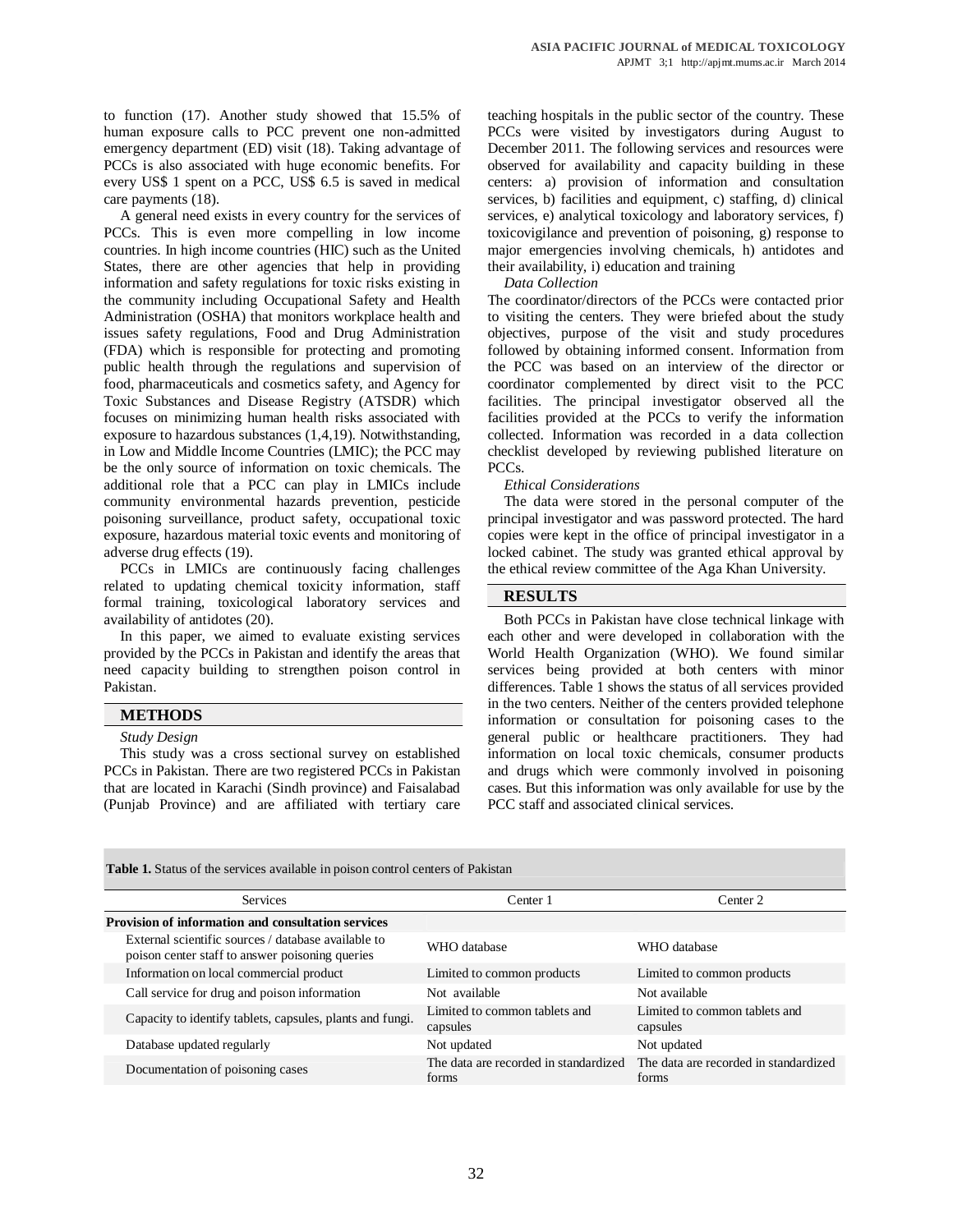## **Table 1.** Continued.

| Services                                                         | Center 1                                                                                         | Center 2                                                                              |
|------------------------------------------------------------------|--------------------------------------------------------------------------------------------------|---------------------------------------------------------------------------------------|
| Standardized recording of public inquiries                       | Not available                                                                                    | Not available                                                                         |
| Information on health and relevant resources                     | Not provided                                                                                     | Not provided                                                                          |
| Computerized information package                                 | Available but not used                                                                           | Available but not used                                                                |
| <b>Facilities and equipment</b>                                  |                                                                                                  |                                                                                       |
| Adequate space and furniture                                     | Yes                                                                                              | Yes                                                                                   |
| Access to literature and other sources of information            | Access to reference library, online<br>journals and internet resources                           | Access to reference library, online<br>journals and internet resources                |
| Area for personal hygiene, food and rest                         | Yes                                                                                              | Yes                                                                                   |
| Necessary equipment for functioning                              | Computer<br>Internet<br>Teaching aids<br>Overhead projectors                                     | Computer<br>Internet<br>Teaching aids                                                 |
| <b>Staff</b>                                                     |                                                                                                  |                                                                                       |
| Medical toxicology director                                      | Internal medicine specialist performs<br>this role                                               | Forensic medicine specialist performs<br>this role                                    |
| Sufficient personnel for 24/7 operations                         | 7 physicians<br>5 nurses                                                                         | 4 experienced Physician<br>4 Nurses                                                   |
| Poison information specialist                                    | Not available                                                                                    | Not available                                                                         |
| Veterinary expertise                                             | Not available                                                                                    | Not available                                                                         |
| Administrative and support staff                                 | $4 - 5$                                                                                          | 3                                                                                     |
| Specialist advisors                                              | Access to clinical specialists                                                                   | Limited access to clinical specialists                                                |
| <b>Clinical services</b>                                         |                                                                                                  |                                                                                       |
| Emergency services                                               | Available                                                                                        | Available                                                                             |
| ICU                                                              | Available                                                                                        | Available                                                                             |
| General medical units                                            | Available                                                                                        | Available                                                                             |
| Specialized services                                             | Available                                                                                        | Available                                                                             |
| Clinical toxicology unit                                         | 40 beds                                                                                          | 6 beds                                                                                |
| Analytical toxicology and laboratory services                    |                                                                                                  |                                                                                       |
| Qualitative and quantitative assays                              | Laboratory equipment for qualitative<br>assays and relevant tests are available<br>in the center | Qualitative assays are done in<br>collaboration with government central<br>laboratory |
| Treatment efficacy monitoring                                    | Available                                                                                        | Not available                                                                         |
| Chemical exposure and biological monitoring                      | Not available                                                                                    | Not available                                                                         |
| Collection/storage of specimens and interpretation of<br>results | Not available                                                                                    | Not available                                                                         |
| Toxicokinetic research                                           | Not available                                                                                    | Not available                                                                         |
| Toxicovigilance and prevention of poisoning                      |                                                                                                  |                                                                                       |
| Poisoning risks in local community                               | Limited to poison center records                                                                 | Limited to poison center records                                                      |
| Monitoring of incidence of poisoning                             | Not monitored                                                                                    | Not monitored                                                                         |
| Commercial product toxicity                                      | Not monitored                                                                                    | Not monitored                                                                         |
| Health authority reporting                                       | Yes                                                                                              | Yes                                                                                   |
| <b>Other Services</b>                                            |                                                                                                  |                                                                                       |
| Response to emergencies involving chemicals                      | Not available                                                                                    | Not available                                                                         |
| Antidote availability                                            | Antidotes for common poisons                                                                     | Antidotes for common poisons                                                          |
| Education and training                                           | Training of clinical residents in<br>toxicology                                                  | Educational interventions in schools                                                  |
| Inpatient poisoning caseload                                     | 5-6 cases/day<br>$\sim 2000$ cases/year                                                          | 2-3 cases/day<br>$\sim 1000$ cases/year                                               |

\* Qualitative tests include assessment of: alkaloids, metals, insecticides, corrosive agents, hydrocarbons, chlorpromazine, amphetamines, barbiturates and benzodiazepines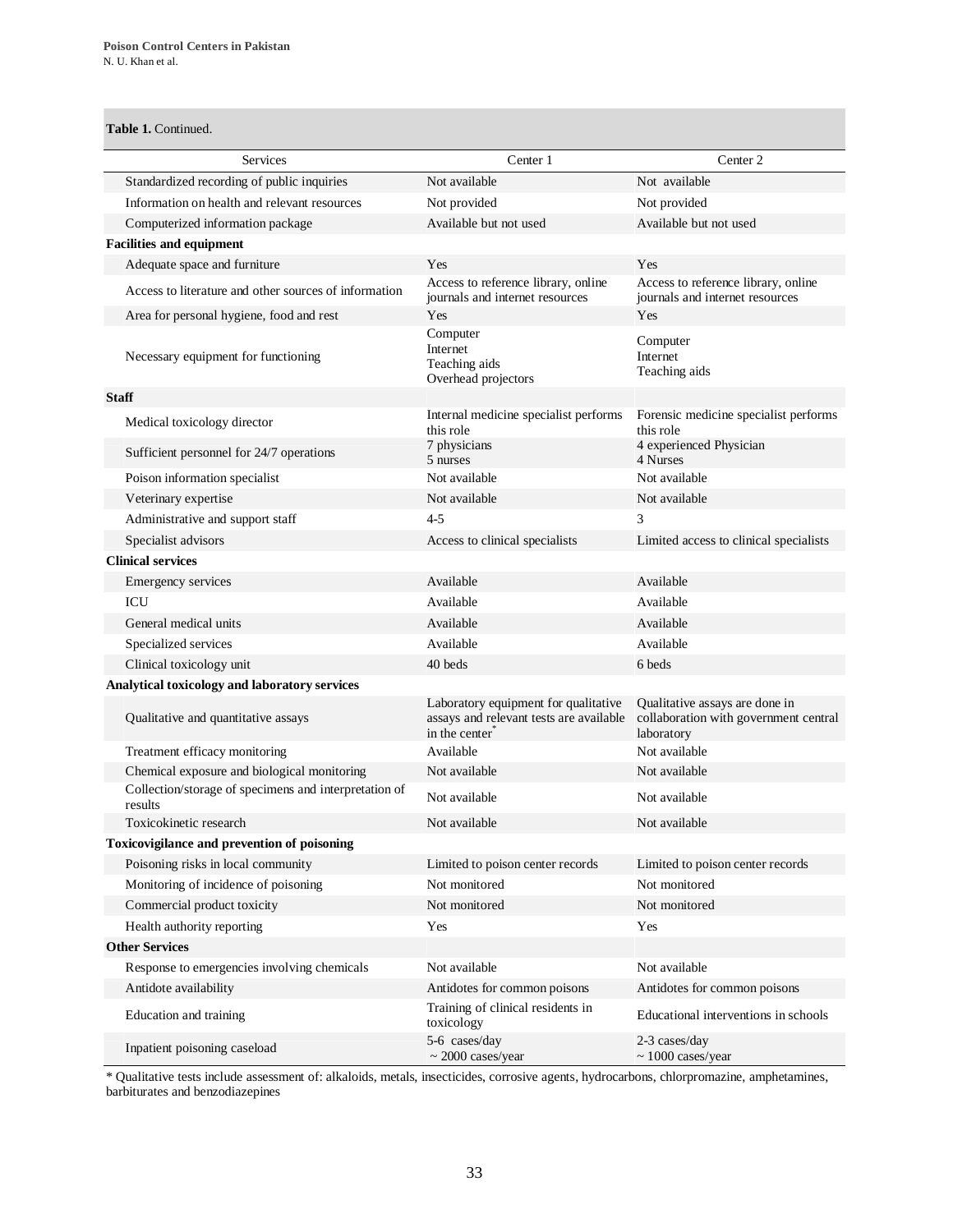Owing to no telephone services, there were no formal records of poisoning case inquiries; however both centers had developed standardized forms for collection and storage of information on all poisoned cases presented at these centers. On average, 2 to 6 poisoned cases presented at these centers each day. Moreover, thousands of cases were registered but this information was not analyzed for research purposes.

It was also found that adequate human and capital resources for the current services were being provided at the centers. There was a good functional office space including teaching rooms assigned specifically for training PCC personnel and clinical residents. Training was conducted on a regular basis by experienced professionals.

A major component of the services was providing clinical care to poisoned patients. The PCC inpatient services were provided round the clock, seven days a week. Both centers had allocated beds for poisoned patients who were monitored and treated by hospital personnel associated with the PCC. Antidotes for commonly used poisons including anti snake venom were available at both centers. This was coupled with laboratory equipment for qualitative assays of poisons at one of the centers. The same center also had the capacity to monitor efficacy of treatment being provided.

However, academic activities were limited to training of personnel at both centers. There was an access to online literature and designated library sections in these centers but no formal research was being conducted. Poisoning risks and trends were assessed informally, based on clinical observations and reported to health authorities. Both centers did not have the capacity for toxicovigilance or community-based assessments. Hence, chemical disaster planning was appeared to be deficient. School-based education interventions were carried out by one of the centers.

## **DISCUSSION**

This study highlighted positive facets of regulating streamlined PCCs in Pakistan and their potential capacity to provide additional useful services that will not only fulfill an existing urgent need in this specialized field but also help in reducing the incidence of frequent and unattended poisoning cases in the future.

One of the most important strengths in both PCCs is standardized recording of cases presenting to the affiliated hospitals. These databases play a vital role in identifying toxic chemicals available in the community, changing trends in poisoning, occupational hazards, pattern of addiction and drug prescription errors (19). These data would also be useful in planning preventive strategies and advocating policies through regulatory authorities. Dissemination of these data would also alert other health care professionals to take active measures in prevention and treatment of poisoning. Moreover, it will facilitate further research and findings in this area. Currently, the information and consultation services are limited to patients presenting to affiliated hospital, while a call service for the community does not exist in both PCCs in Pakistan. Strengthening this area will maximize the poison control strategies in the country by reducing visits to ED through telephone consultation and also help better management of poisoned patients in hospitals when there is no toxicology

expert available. The standardized coding of telephone queries will enhance the toxicovigilance role of the centers  $(5,19)$ .

Another important strength is the availability of the WHO database of chemicals in these centers along with a reference library and internet access to scientific journals that led to updated management and advice for patient management and training of health care staff. Currently, the database for local chemicals available in the country is not updated and the information on their ingredients is limited. This is an area which requires utmost attention by regulatory health authorities. Most of the recorded cases in both centers were related to pesticide poisoning (11) and many local commercial pesticide containers do not have proper labeling to identify the dose and concentration of active and inactive ingredients. In Vietnam and Morocco, pesticides have also been reported to be the main cause of poisonings (8,21). It has been ascertained that easy availability of hazardous pesticides and no regulations have led to an increased mortality rate in pesticide poisoning (11).

Both centers in this study have an analytical laboratory available that can analyze the common drugs of abuse and some other common chemicals qualitatively. A quantitative assay is not available in both centers. Besides, some other essential tests like RBC cholinesterase which is a very specific test for organophosphate poisoning as well as assessment of serum concentrations of certain drugs in which treatment is based on drug levels, should ideally be available in these centers. Collaborative linkage to the Pakistan Council of Scientific and Industrial Research (PCSIR) laboratories which have the capacity to conduct these toxicological testing will serve the purpose without additional resources.

Both centers were actively involved in post graduate and under graduate trainings with essential teaching aids available. Some community and school-based awareness programs are also being conducted. New Zealand National Poisons Center has similarly conducted several programs and research on school and preschool toxic exposures (22,23). They revealed that identification of risk areas in school environments allows recommendations to be made to teachers about possible exposures, storage and access to science, cleaning and art supplies (23).

Furthermore, in Pakistan; a need for structured training programs still exists in both clinical and environmental toxicology to strengthen the PCCs as well as for the quality care of patients. Studies have shown that structured courses and training improve knowledge of the healthcare providers and efficiency of care delivered to poisoned patients (24).

In this study, it was shown that both centers have tertiary care clinical services available with busy emergency departments and ICU facilities. This is similar to most of the poison treatment centers in Iran which are affiliated with tertiary care centers with specialized clinical services provided to poisoned patient, both in ED and as inpatient. But the centers in Iran have well established drug and poison information service which are lacking in Pakistan (25,26). It should be noted that load of poisoning cases in our centers does not reflect the actual burden of poisoning in Pakistan since other government and private tertiary care hospitals also provide care to these patients (11-14).

Some of the services that were found to be deficient in the PCCs of Pakistan are inability to identify toxic risk existing in